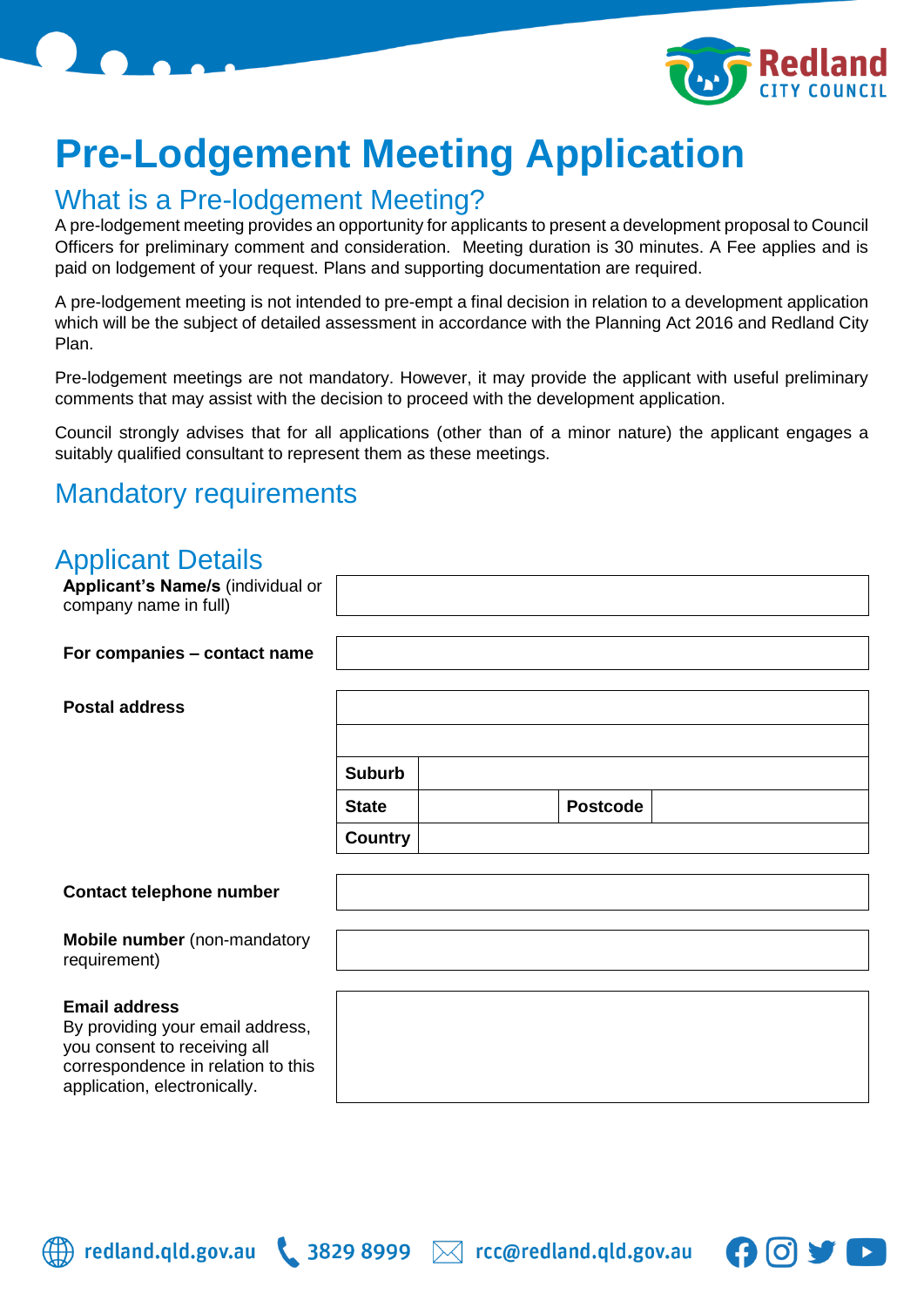



# Property Details

| Property address   |             |  |                      |  |
|--------------------|-------------|--|----------------------|--|
| Suburb             |             |  | Postcode             |  |
| Lot number         | Plan number |  | Area of land $(m^2)$ |  |
| Zoning(s) on land  |             |  |                      |  |
| Overlay(s) on land |             |  |                      |  |

# Recommended Plans and Documentation

To assist Council officers in understanding your proposal, please provide as much of the following information as possible.

Details of proposed development

Particular issues requested to be considered